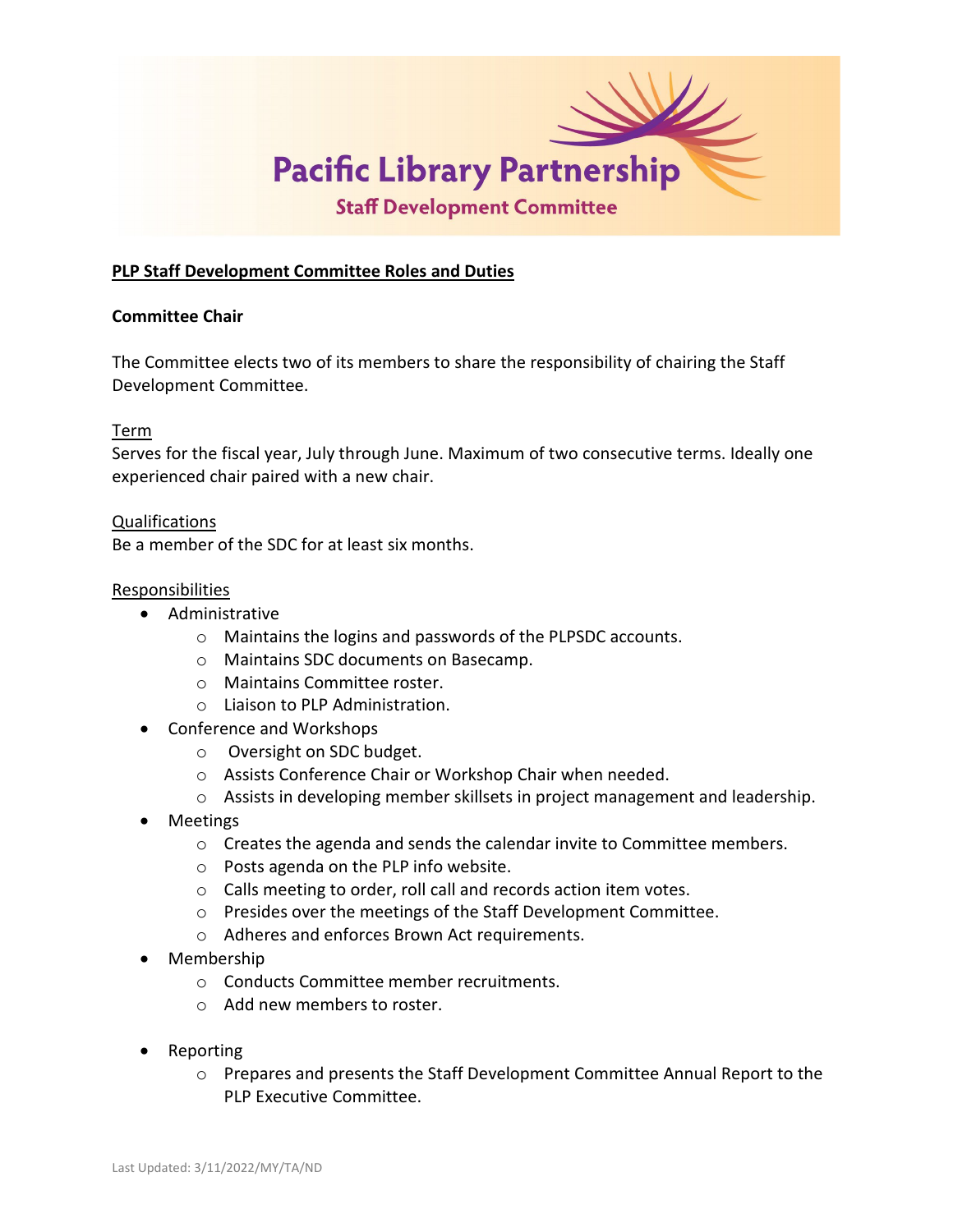

#### **Committee Member**

Member libraries of the Pacific Library Partnership are encouraged to send a representative to the Staff Development Committee.

## Term

Level of staff is dependent on their home jurisdiction. Members maintain good standing in the Committee by attending at least four meetings in a year.

## Qualifications

Permanent staff of a PLP member library or system. Ideally, involved in staff training and/or send communication on training to their staff.

## Responsibilities

- Take turns recording minutes.
- Actively participates in meeting and voting on action items.
- Participates in Basecamp discussion.
- Adheres to Brown Act requirements.
- Follows policies and processes of PLP.
- Maintains decorum at meetings.
- Performs roles and duties in conferences and workshops when assigned.

# **Spring Workshop and Future Conference**

The Committee selects among its members project teams for implementing the Spring Workshop, the Future of Libraries Conference in fall, and additional workshops.

This is typically done by asking for volunteers among the members during the November meeting for the Spring Workshop and during the May meeting for the fall conference.

Project teams will have at least a chair, a marketing coordinator and speaker coordinators for each presenter. Depending on the format of the conference/workshop (in-person or online), other roles will be filled.

# Conference/workshop roles

• Chair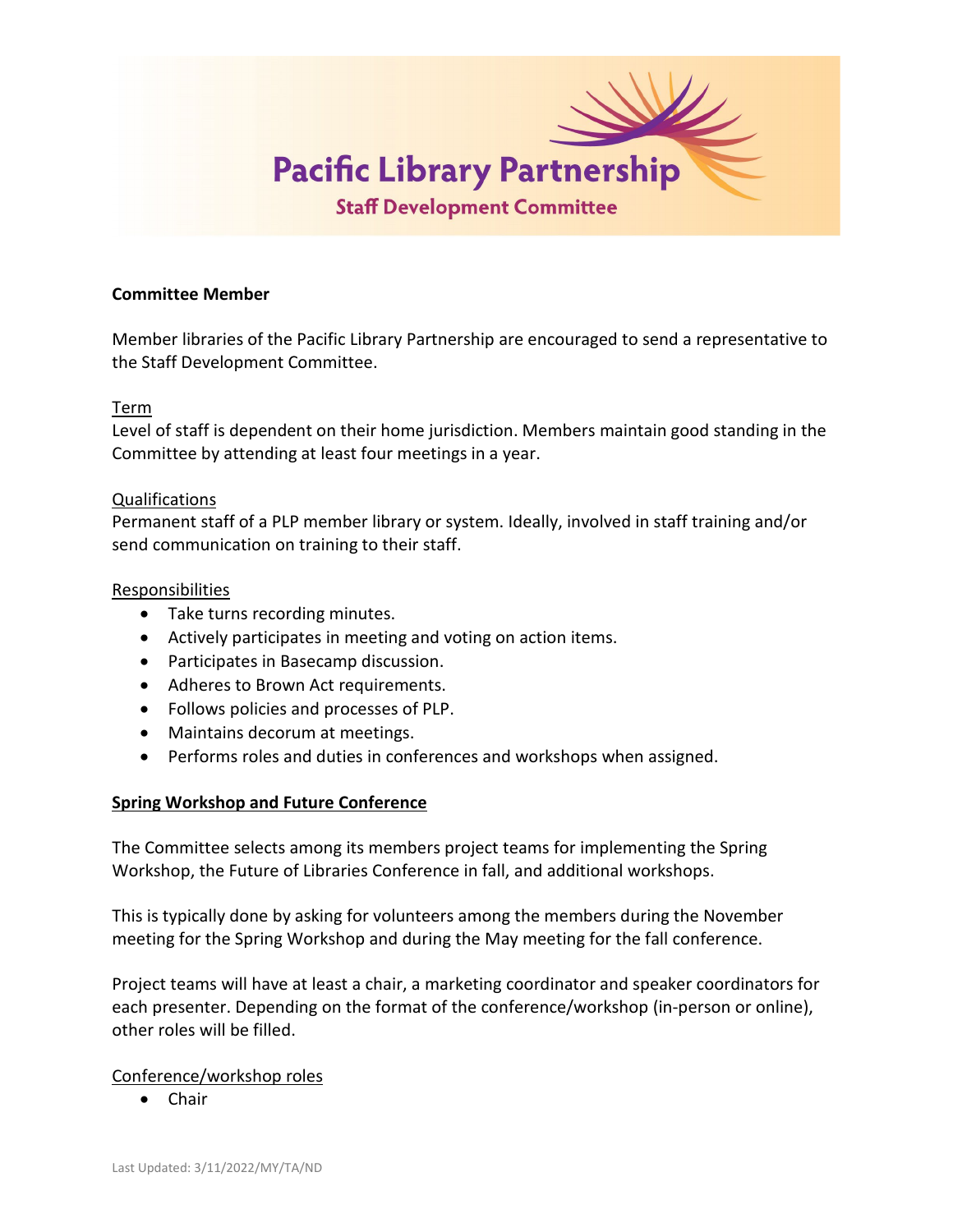

- o Conference chair is primarily a coordinating role that does not take on the other duties
- o Lead and project manager of the conference/workshop.
- o Oversees the team and ensures that deliverables are met.
- o Decides on logistical issues and changes.
- o Presides during project planning meetings.
- o May emcee the program.
- o Invites PLP Admin to introduce the conference/program.
- o One of the Committee chairs may step in or appoint a new chair if the Conference Chair is unable to fulfill their role.
- Speaker Coordinator(s)
	- o Select a speaker coordinator for each presenter/speaker.
	- o Liaison to the speaker/presenter in the conference/workshop.
	- $\circ$  Coordinates with the speaker/presenter to get the information and deliverables needed for the conference such as bios, presentation blurbs, presentation slides, etc.
	- o Collect any handouts to print for attendees.
	- o May be tasked to introduce their assigned presenter during the program.
- Marketing Coordinator
	- o Creates the PR blurb for the conference/workshop.
	- o Provided PLP staff with the information for the registration form.
	- o Creates graphics, using templates, for emails and social media
	- o Sends a *Save The Date* email at least eight weeks before the conference/workshop.
	- $\circ$  Prepares the email to announce start of registration for the PLP listserv and sends it to PLP staff.
	- o Posts information about the conference/workshop on PLPSDC social media accounts and third party sites or listservs.
	- o Sends any post-conference/workshop emails to attendees.
- Technical Coordinator (virtual)
	- o Important for conference/workshop that are virtual.
	- o Responsible for setting up the platform used for the conference/workshop.
	- o May be assigned to moderate the chat during the conference/workshop.
	- o Ensure that platform can accommodate all participants.
	- o Keep track of virtual registrations and communicate with chair.
- Chat Moderator (virtual)
	- o Monitors chat during the conference/workshop.